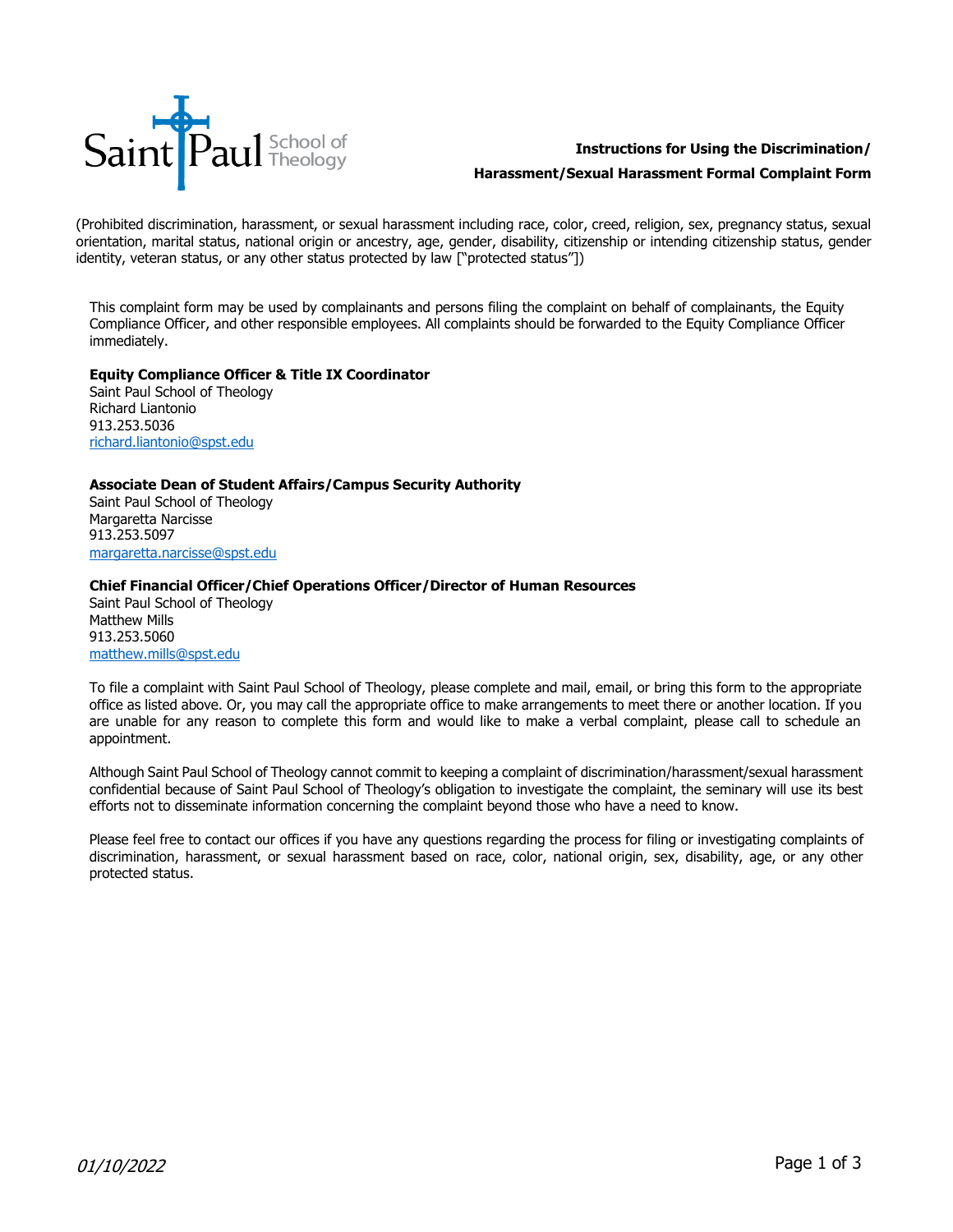

# **Formal Complaint Form**

(Prohibited discrimination, harassment, or sexual harassment based on race, color, creed, religion, sex, pregnancy status, sexual orientation, marital status, national origin or ancestry, age, gender, disability, citizenship or intending citizenship status, gender identity, veteran status, or any other status protected by law ["protected status"])

| Today's Date: __________________                                                                           |          |
|------------------------------------------------------------------------------------------------------------|----------|
| Date Equity Compliance Officer Received Complaint: _____________________________                           |          |
| ECO initials _______                                                                                       |          |
|                                                                                                            |          |
| <b>Information Regarding the Complainant:</b>                                                              |          |
|                                                                                                            |          |
|                                                                                                            |          |
|                                                                                                            |          |
| The Complainant is (please circle one): faculty student staff not affiliated with the seminary             |          |
| <b>For faculty, staff, &amp; students, indicate whether</b> (please circle one): current<br>former         |          |
|                                                                                                            |          |
|                                                                                                            |          |
|                                                                                                            |          |
|                                                                                                            |          |
|                                                                                                            |          |
|                                                                                                            |          |
|                                                                                                            |          |
|                                                                                                            |          |
|                                                                                                            |          |
| <b>Information Regarding the Alleged Victim (if he or she is not the Complainant):</b>                     |          |
|                                                                                                            |          |
| Alleged victim's address, phone #(s), & email (if known): _______________________                          |          |
|                                                                                                            |          |
|                                                                                                            |          |
|                                                                                                            |          |
| not affiliated with the seminary<br>The alleged victim is (please circle one):<br>faculty<br>student staff |          |
| For faculty, staff, & students, indicate whether (please circle one):<br>former<br>current                 |          |
| <i>01/10/2022</i>                                                                                          | $D = 22$ |